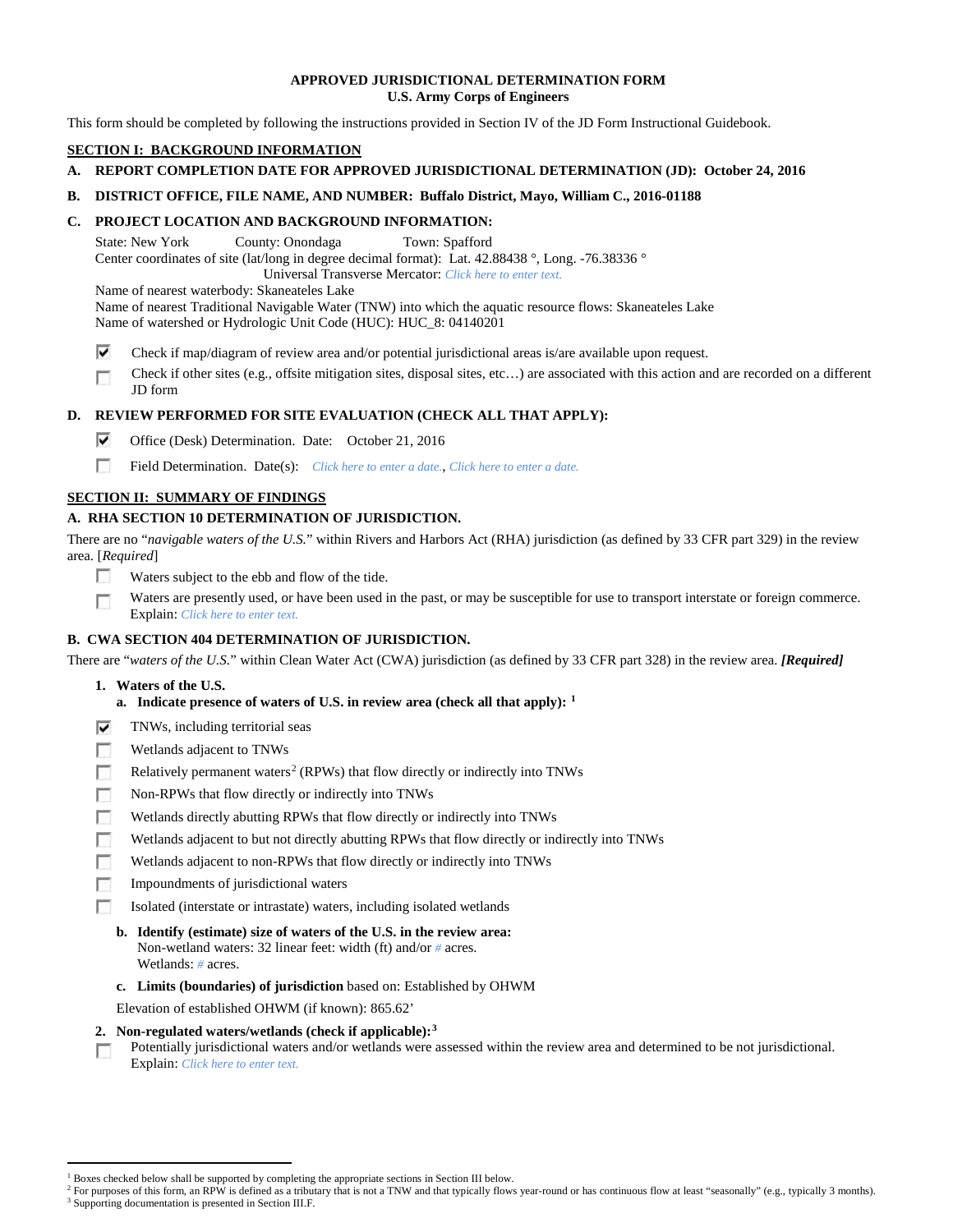## **SECTION III: CWA ANALYSIS**

## **A. TNWs AND WETLANDS ADJACENT TO TNWs**

**The agencies will assert jurisdiction over TNWs and wetlands adjacent to TNWs. If the aquatic resource is a TNW, complete Section III.A.1 and Section III.D.1. only; if the aquatic resource is a wetland adjacent to a TNW, complete Sections III.A.1 and 2 and Section III.D.1.; otherwise, see Section III.B below**.

**1. TNW**  Identify TNW: Skaneateles Lake Summarize rationale supporting determination:

1. The physical characteristics, including its depth and size, indicate that the waterbody has the capacity to be navigated by watercraft. Skaneateles Lake proper is 16 miles long and, on average, 0.75 mile wide, with a surface area of 13.6 square miles and a maximum depth of 315 feet. At the southern end of the lake is a large wetland bog that is approximately 1 mile long.

2. The waterbody is currently used and was historically used for activities involving navigation and interstate commerce, such as recreational commercial navigation.

i. Skaneateles Lake is one of the Finger Lakes, located in Central NY. The lake provides abundant recreational opportunities for both landowners surrounding the lake and the public.

- ii. In order to access the water, numerous boat launches are available including one operated by the NY Department of Environmental Conservation. This launch is located approximately 3 miles down the west side of the lake.
- iii. The Skaneateles Country Club is located at the northern end of the lake and includes a boating center.
- iv. Skaneateles Sailing Club is located on the east side of the lake as well.
- v. A cruise ship runs throughout the summer, launching from the Town of Skaneateles, providing tours of the lake to the public.
- vi. The lake is the site for several races throughout the year which include rowing and sailing regattas. For this reason, Skaneateles is the birth place of the two racing dinghies "Lightning" and "Comet."
- vii. Aside from watercraft recreation, the lake is a popular destination for local and out of state anglers and birders alike.
- viii. Historically, the lake has been used for navigation as well. The first documented account of the lake was found in Moravian Journals dating June, 1750. Large ships carried lumber that was harvested along the lake and supplying area residents. In April 1832, it is documented that the steamship "Independence" entered Skaneateles Lake for the timber industry. It was also used to carry passengers for pleasure. (6/19/08, http://www.digital-librarian.com/skaneateles.html#history)
- Conclusion: Collectively, the above discussed factors demonstrate that Skaneateles Lake is navigable-in-fact, resulting in its designation as a TNW for purposes of CWA jurisdictional determinations and is currently used in interstate or foreign commerce associated with commercial recreational navigation activities and was historically used in interstate or foreign commerce associated with the transportation of goods and industry, including timber harvest. This determination establishes Corps jurisdiction over this water body as a TNW under Section 404 of the Clean Water Act, pursuant to 33 C.F.R. Part 328.3(a)(1).

## **2. Wetland adjacent to TNW**

Summarize rationale supporting conclusion that wetland is "adjacent": *Click here to enter text.*

## **B. CHARACTERISTICS OF TRIBUTARY (THAT IS NOT A TNW) AND ITS ADJACENT WETLANDS (IF ANY):**

**This section summarizes information regarding characteristics of the tributary and its adjacent wetlands, if any, and it helps determine whether or not the standards for jurisdiction established under Rapanos have been met.** 

**The agencies will assert jurisdiction over non-navigable tributaries of TNWs where the tributaries are "relatively permanent waters" (RPWs), i.e. tributaries that typically flow year-round or have continuous flow at least seasonally (e.g., typically 3 months). A wetland that directly abuts an RPW is also jurisdictional. If the aquatic resource is not a TNW, but has year-round (perennial) flow, skip to Section III.D.2. If the aquatic resource is a wetland directly abutting a tributary with perennial flow, skip to Section III.D.4.**

**A wetland that is adjacent to but that does not directly abut an RPW requires a significant nexus evaluation. Corps districts and EPA regions will include in the record any available information that documents the existence of a significant nexus between a relatively permanent tributary that is not perennial (and its adjacent wetlands if any) and a traditional navigable water, even though a significant nexus finding is not required as a matter of law.**

**If the waterbody[4](#page-1-0) is not an RPW, or a wetland directly abutting an RPW, a JD will require additional data to determine if the waterbody has a significant nexus with a TNW. If the tributary has adjacent wetlands, the significant nexus evaluation must consider the tributary in combination with all of its adjacent wetlands. This significant nexus evaluation that combines, for analytical purposes, the tributary and all of its adjacent wetlands is used whether the review area identified in the JD request is the tributary, or its adjacent wetlands, or both. If the JD covers a tributary with adjacent wetlands, complete Section III.B.1 for the tributary, Section III.B.2 for any onsite wetlands, and Section III.B.3 for all wetlands adjacent to that tributary, both onsite and offsite. The determination whether a significant nexus exists is determined in Section III.C below.**

# **1. Characteristics of non-TNWs that flow directly or indirectly into TNW**

**(i) General Area Conditions:** Watershed size: *# Choose an item.* Drainage area: *# Choose an item.*

Average annual rainfall: *#* inches

<span id="page-1-0"></span> <sup>4</sup> Note that the Instructional Guidebook contains additional information regarding swales, ditches, washes, and erosional features generally and in the arid West.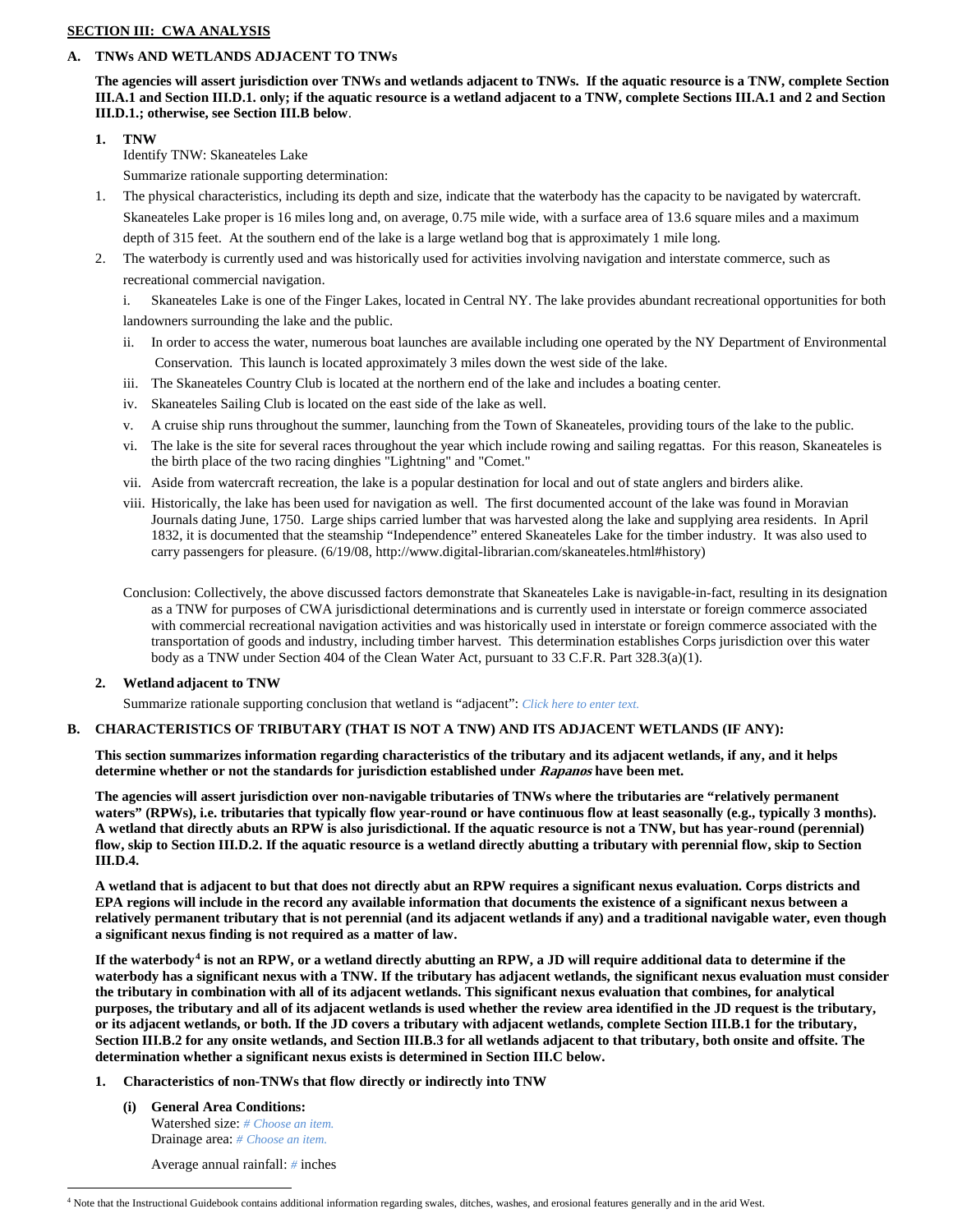| Average annual snowfall: # inches |  |  |
|-----------------------------------|--|--|
|-----------------------------------|--|--|

| (a) | Relationship with TNW: |  |
|-----|------------------------|--|
|     |                        |  |

| Tributary flows directly into TNW. |  |  |
|------------------------------------|--|--|
|                                    |  |  |

Tributary flows through *Choose an item*. tributaries before entering TNW.

| Project waters are <i>Choose an item</i> , river miles from TNW.                      |
|---------------------------------------------------------------------------------------|
| Project waters are <i>Choose an item</i> , river miles from RPW.                      |
| Project waters are <i>Choose an item.</i> aerial (straight) miles from TNW.           |
| Project waters are <i>Choose an item.</i> aerial (straight) miles from RPW.           |
| Project waters cross or serve as state boundaries. Explain: Click here to enter text. |

Identify flow route to TNW[5:](#page-2-0) *Click here to enter text.* Tributary stream order, if known: *Click here to enter text.*

(b) General Tributary Characteristics (check all that apply):

**Tributary** is: Natural

- Artificial (man-made). Explain: *Click here to enter text.*
- Manipulated (man-altered). Explain: *Click here to enter text.*

**Tributary** properties with respect to top of bank (estimate):

Average width: *#* feet Average depth: *#* feet Average side slopes: *Choose an item.*

Primary tributary substrate composition (check all that apply):

| $\blacksquare$ Silts | Sands                                                                        | <b>Concrete</b> |
|----------------------|------------------------------------------------------------------------------|-----------------|
| $\Box$ Cobbles       | <b>Cravel</b>                                                                | $\Box$ Muck     |
| Bedrock B            | <b>Example 20</b> Vegetation. Type/% cover: <i>Click here to enter text.</i> |                 |

Other. Explain: *Click here to enter text.*

Tributary condition/stability [e.g., highly eroding, sloughing banks]. Explain: *Click here to enter text.* Presence of run/riffle/pool complexes. Explain: *Click here to enter text.* Tributary geometry: *Choose an item.* Tributary gradient (approximate average slope): *#*%

 $(c)$  Flow:

| Tributary provides for: Choose an item.                                                                                |
|------------------------------------------------------------------------------------------------------------------------|
| Estimate average number of flow events in review area/year: Choose an item.                                            |
| Describe flow regime: Click here to enter text.<br>Other information on duration and volume: Click here to enter text. |
| <b>Surface flow is:</b> <i>Choose an item.</i> <b>Characteristics:</b> <i>Click here to enter text.</i>                |
| Subsurface flow: Choose an item. Explain findings: Click here to enter text.                                           |
| $\Box$ Dye (or other) test performed: <i>Click here to enter text.</i>                                                 |

Tributary has (check all that apply):

|                                                                     | Bed and banks                                    |  |                                                            |  |  |  |
|---------------------------------------------------------------------|--------------------------------------------------|--|------------------------------------------------------------|--|--|--|
|                                                                     | $OHWM6$ (check all indicators that apply):       |  |                                                            |  |  |  |
|                                                                     | clear, natural line impressed on the bank $\Box$ |  | the presence of litter and debris                          |  |  |  |
|                                                                     | changes in the character of soil                 |  | destruction of terrestrial vegetation                      |  |  |  |
|                                                                     | shelving                                         |  | the presence of wrack line                                 |  |  |  |
|                                                                     | vegetation matted down, bent, or absent          |  | sediment sorting                                           |  |  |  |
|                                                                     | leaf litter disturbed or washed away             |  | scour                                                      |  |  |  |
|                                                                     | sediment deposition                              |  | multiple observed or predicted flow events                 |  |  |  |
|                                                                     | water staining                                   |  | abrupt change in plant community Click here to enter text. |  |  |  |
|                                                                     | other (list): <i>Click here to enter text.</i>   |  |                                                            |  |  |  |
| Discontinuous OHWM. <sup>7</sup> Explain: Click here to enter text. |                                                  |  |                                                            |  |  |  |
|                                                                     |                                                  |  |                                                            |  |  |  |

If factors other than the OHWM were used to determine lateral extent of CWA jurisdiction (check all that apply): High Tide Line indicated by: Mean High Water Mark indicated by:

<span id="page-2-0"></span> <sup>5</sup> Flow route can be described by identifying, e.g., tributary a, which flows through the review area, to flow into tributary b, which then flows into TNW.

<span id="page-2-2"></span><span id="page-2-1"></span><sup>6</sup> A natural or man-made discontinuity in the OHWM does not necessarily sever jurisdiction (e.g., where the stream temporarily flows underground, or where the OHWM has been removed by development or agricultural practices). Where there is a break in the OHWM that is unrelated to the waterbody's flow regime (e.g., flow over a rock outcrop or through a culvert), the agencies will look for indicators of flow above and below the break. 7 Ibid.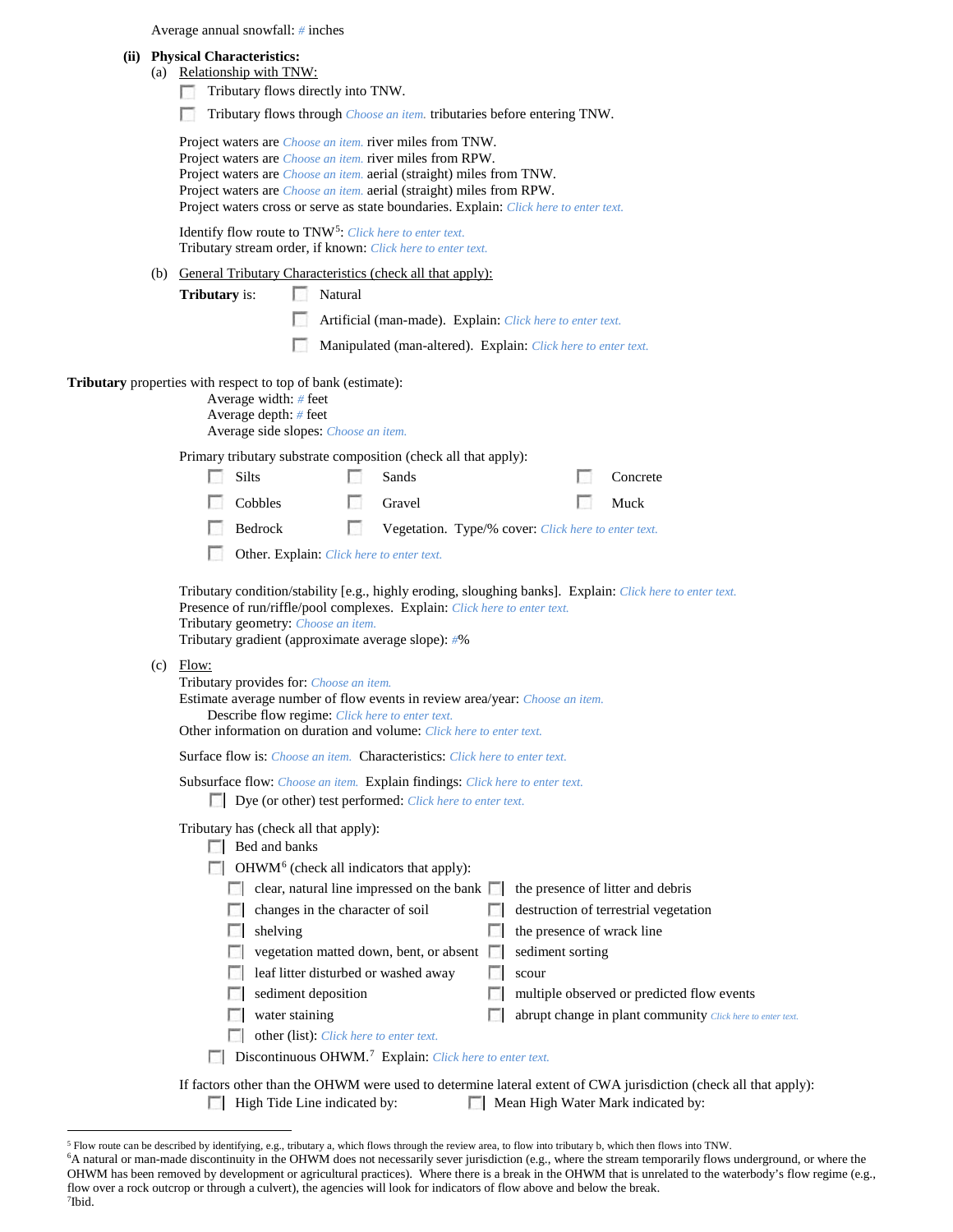| $\Box$ oil or scum line along shore objects                                | $\Box$ survey to available datum; |
|----------------------------------------------------------------------------|-----------------------------------|
| $\Box$ fine shell or debris deposits (foreshore) $\Box$ physical markings; |                                   |

- 
- $\Box$  physical markings/characteristics  $\Box$  vegetation lines/changes in vegetation types.
- $\Box$  tidal gauges
- other (list): *Click here to enter text.*

## **(iii) Chemical Characteristics:**

Characterize tributary (e.g., water color is clear, discolored, oily film; water quality; general watershed characteristics, etc.). Explain: *Click here to enter text.*

Identify specific pollutants, if known: *Click here to enter text.*

### **(iv) Biological Characteristics. Channel supports (check all that apply):**

- Riparian corridor. Characteristics (type, average width): *Click here to enter text.*
- Wetland fringe. Characteristics: *Click here to enter text.*

#### $\Box$  Habitat for:

- Federally Listed species. Explain findings: *Click here to enter text*.
- Fish/spawn areas. Explain findings: *Click here to enter text.*
- Other environmentally-sensitive species. Explain findings: *Click here to enter text.*
- Aquatic/wildlife diversity. Explain findings: *Click here to enter text.*

#### **2. Characteristics of wetlands adjacent to non-TNW that flow directly or indirectly into TNW**

#### **(i) Physical Characteristics:**

- (a) General Wetland Characteristics:
	- Properties: Wetland size: *#* acres Wetland type. Explain: *Click here to enter text.* Wetland quality. Explain: *Click here to enter text.* Project wetlands cross or serve as state boundaries. Explain: *Click here to enter text.*
- (b) General Flow Relationship with Non-TNW:

Flow is: *Choose an item.* Explain: *Click here to enter text.*

Surface flow is: *Choose an item.* Characteristics: *Click here to enter text.*

Subsurface flow: *Choose an item.* Explain findings: *Click here to enter text.* Dye (or other) test performed: *Click here to enter text.*

- (c) Wetland Adjacency Determination with Non-TNW:
	- $\Box$  Directly abutting
	- $\Box$  Not directly abutting
		- Discrete wetland hydrologic connection. Explain: *Click here to enter text*.
		- **1999** Ecological connection. Explain: *Click here to enter text.*
		- Separated by berm/barrier. Explain: *Click here to enter text.*

## (d) Proximity (Relationship) to TNW

Project wetlands are *Choose an item.* river miles from TNW. Project waters are *Choose an item.* aerial (straight) miles from TNW. Flow is from: *Choose an item.* Estimate approximate location of wetland as within the *Choose an item.* floodplain.

#### **(ii) Chemical Characteristics:**

Characterize wetland system (e.g., water color is clear, brown, oil film on surface; water quality; general watershed characteristics; etc.). Explain: *Click here to enter text.*

Identify specific pollutants, if known: *Click here to enter text.*

## **(iii) Biological Characteristics. Wetland supports (check all that apply):**

- Riparian buffer. Characteristics (type, average width): *Click here to enter text.*
- Vegetation type/percent cover. Explain: *Click here to enter text.*
- $\Box$  Habitat for:
	- Federally Listed species. Explain findings: *Click here to enter text*.
	- Fish/spawn areas. Explain findings: *Click here to enter text.*
	- Other environmentally-sensitive species. Explain findings: *Click here to enter text.*
	- Aquatic/wildlife diversity. Explain findings: *Click here to enter text.*

## **3. Characteristics of all wetlands adjacent to the tributary (if any)**

All wetland(s) being considered in the cumulative analysis: *Choose an item.*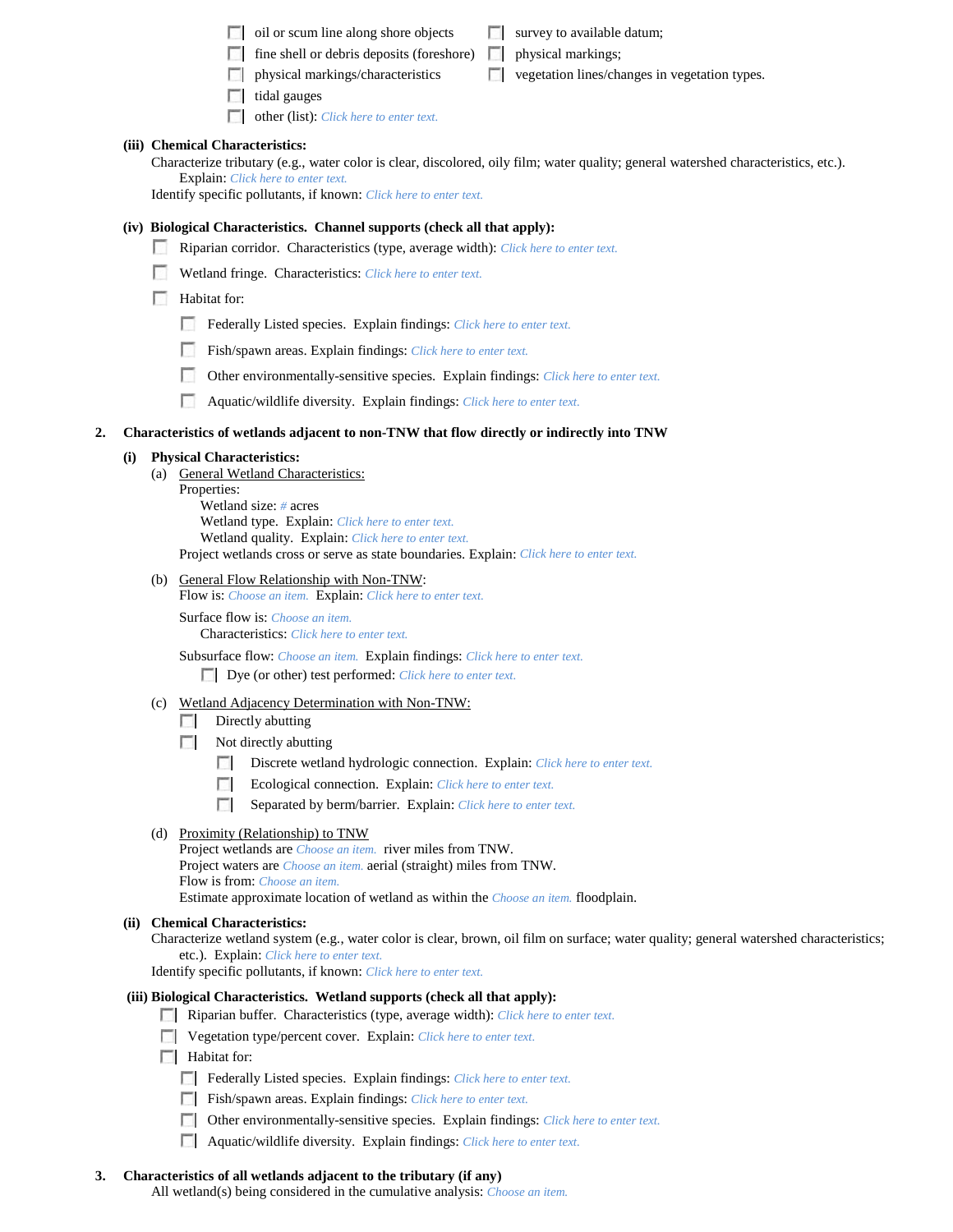Approximately (*#*) acres in total are being considered in the cumulative analysis. For each wetland, specify the following:

| Directly abuts? $(Y/N)$ | Size (in acres) | Directly abuts? $(Y/N)$ | Size (in acres) |
|-------------------------|-----------------|-------------------------|-----------------|
|                         |                 |                         |                 |
| Y/N                     |                 | Y/N                     |                 |
| Y/N                     |                 | Y/N                     |                 |
|                         |                 | Y/N                     |                 |

Summarize overall biological, chemical and physical functions being performed: *Click here to enter text.*

#### **C. SIGNIFICANT NEXUS DETERMINATION**

**A significant nexus analysis will assess the flow characteristics and functions of the tributary itself and the functions performed by any wetlands adjacent to the tributary to determine if they significantly affect the chemical, physical, and biological integrity of a TNW. For each of the following situations, a significant nexus exists if the tributary, in combination with all of its adjacent wetlands, has more than a speculative or insubstantial effect on the chemical, physical and/or biological integrity of a TNW. Considerations when evaluating significant nexus include, but are not limited to the volume, duration, and frequency of the flow of water in the tributary and its proximity to a TNW, and the functions performed by the tributary and all its adjacent wetlands. It is not appropriate to determine significant nexus based solely on any specific threshold of distance (e.g. between a tributary and its adjacent wetland or between a tributary and the TNW). Similarly, the fact an adjacent wetland lies within or outside of a floodplain is not solely determinative of significant nexus.** 

#### **Draw connections between the features documented and the effects on the TNW, as identified in the** *Rapanos* **Guidance and discussed in the Instructional Guidebook. Factors to consider include, for example:**

- Does the tributary, in combination with its adjacent wetlands (if any), have the capacity to carry pollutants or flood waters to TNWs, or to reduce the amount of pollutants or flood waters reaching a TNW?
- Does the tributary, in combination with its adjacent wetlands (if any), provide habitat and lifecycle support functions for fish and other species, such as feeding, nesting, spawning, or rearing young for species that are present in the TNW?
- Does the tributary, in combination with its adjacent wetlands (if any), have the capacity to transfer nutrients and organic carbon that support downstream foodwebs?
- Does the tributary, in combination with its adjacent wetlands (if any), have other relationships to the physical, chemical, or biological integrity of the TNW?

#### *Note: the above list of considerations is not inclusive and other functions observed or known to occur should be documented below:*

- **1. Significant nexus findings for non-RPW that has no adjacent wetlands and flows directly or indirectly into TNWs.** Explain findings of presence or absence of significant nexus below, based on the tributary itself, then go to Section III.D: *Click here to enter text.*
- **2. Significant nexus findings for non-RPW and its adjacent wetlands, where the non-RPW flows directly or indirectly into TNWs.**  Explain findings of presence or absence of significant nexus below, based on the tributary in combination with all of its adjacent wetlands, then go to Section III.D: *Click here to enter text.*
- **3. Significant nexus findings for wetlands adjacent to an RPW but that do not directly abut the RPW.** Explain findings of presence or absence of significant nexus below, based on the tributary in combination with all of its adjacent wetlands, then go to Section III.D: *Click here to enter text.*

## **D. DETERMINATIONS OF JURISDICTIONAL FINDINGS. THE SUBJECT WATERS/WETLANDS ARE (CHECK ALL THAT APPLY):**

- **1. TNWs and Adjacent Wetlands.** Check all that apply and provide size estimates in review area:
	- TNWs: 32 linear feet width (ft), Or, *#* acres.
	- **Wetlands adjacent to TNWs: # acres.**

#### **2. RPWs that flow directly or indirectly into TNWs.**

- Tributaries of TNWs where tributaries typically flow year-round are jurisdictional. Provide data and rationale indicating that tributary is perennial: *Click here to enter text.*.
- Tributaries of TNW where tributaries have continuous flow "seasonally" (e.g., typically three months each year) are jurisdictional. Data supporting this conclusion is provided at Section III.B. Provide rationale indicating that tributary flows seasonally: *Click here to enter text.*.

Provide estimates for jurisdictional waters in the review area (check all that apply):

- Tributary waters: # linear feet # width (ft).
- Other non-wetland waters: *#* acres.
	- Identify type(s) of waters: *Click here to enter text.*

### **3. Non-RPWs[8](#page-4-0) that flow directly or indirectly into TNWs.**

 $\Box$  Waterbody that is not a TNW or an RPW, but flows directly or indirectly into a TNW, and it has a significant nexus with a TNW is jurisdictional. Data supporting this conclusion is provided at Section III.C.

<span id="page-4-0"></span>Provide estimates for jurisdictional waters within the review area (check all that apply):

- Tributary waters: # linear feet # width (ft).
- Other non-wetland waters: # acres.

Identify type(s) of waters: *Click here to enter text.*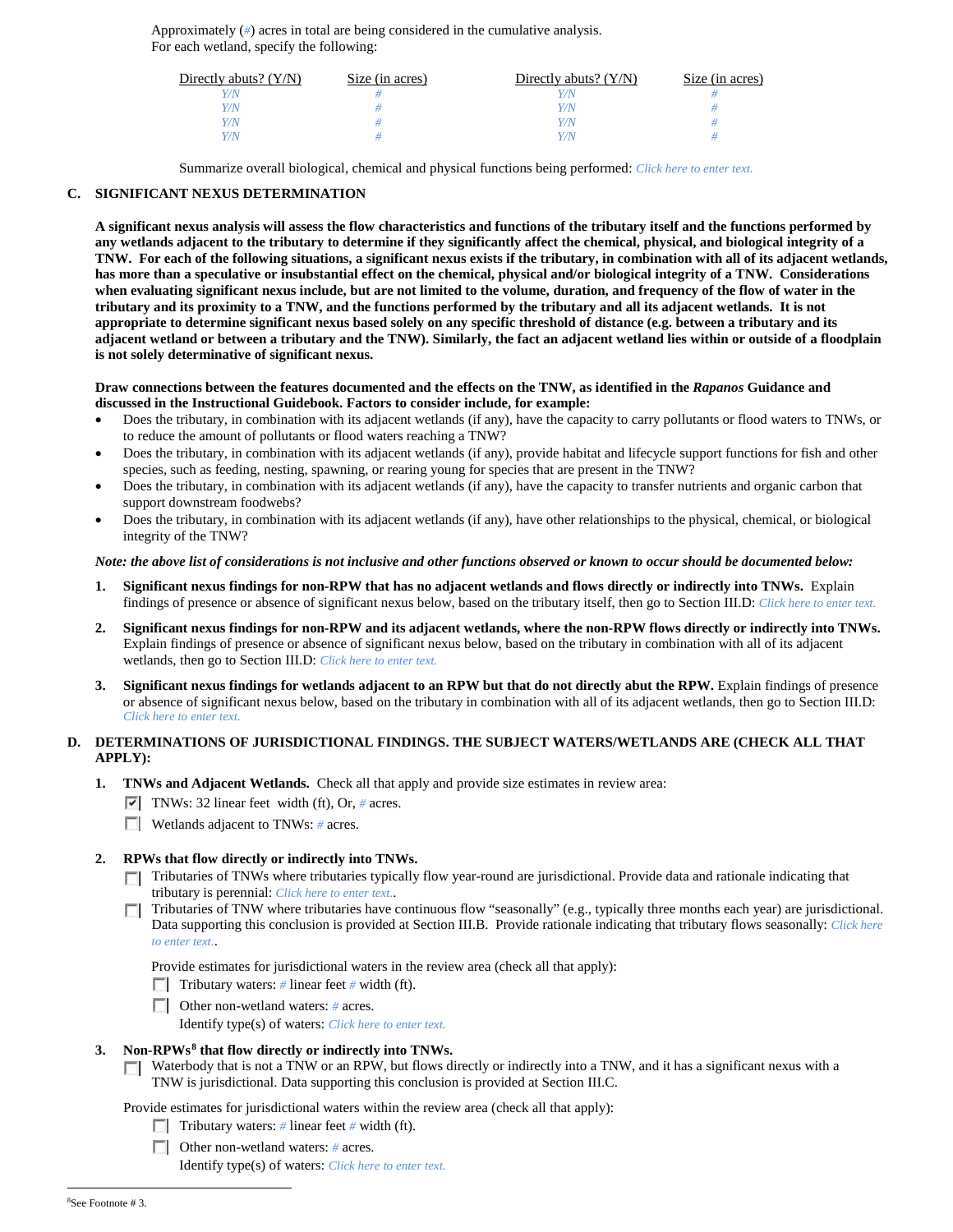## **4. Wetlands directly abutting an RPW that flow directly or indirectly into TNWs.**

Wetlands directly abut RPW and thus are jurisdictional as adjacent wetlands.

- Wetlands directly abutting an RPW where tributaries typically flow year-round. Provide data and rationale indicating that tributary is perennial in Section III.D.2, above. Provide rationale indicating that wetland is directly abutting an RPW: *Click here to enter text.*
- Wetlands directly abutting an RPW where tributaries typically flow "seasonally." Provide data indicating that **TT** tributary is seasonal in Section III.B and rationale in Section III.D.2, above. Provide rationale indicating that wetland is directly abutting an RPW: *Click here to enter text.*

Provide acreage estimates for jurisdictional wetlands in the review area: *#* acres.

- **5. Wetlands adjacent to but not directly abutting an RPW that flow directly or indirectly into TNWs.**
	- Wetlands that do not directly abut an RPW, but when considered in combination with the tributary to which they are **TT** adjacent and with similarly situated adjacent wetlands, have a significant nexus with a TNW are jurisidictional. Data supporting this conclusion is provided at Section III.C.

Provide acreage estimates for jurisdictional wetlands in the review area: *#* acres.

- **6. Wetlands adjacent to non-RPWs that flow directly or indirectly into TNWs.** 
	- Wetlands adjacent to such waters, and have when considered in combination with the tributary to which they are adjacent  $\mathcal{L}$ and with similarly situated adjacent wetlands, have a significant nexus with a TNW are jurisdictional. Data supporting this conclusion is provided at Section III.C.

Provide estimates for jurisdictional wetlands in the review area: *#* acres.

- **7. Impoundments of jurisdictional waters. [9](#page-5-0)**
	- As a general rule, the impoundment of a jurisdictional tributary remains jurisdictional.
	- Demonstrate that impoundment was created from "waters of the U.S.," or n.
	- п. Demonstrate that water meets the criteria for one of the categories presented above (1-6), or
	- Demonstrate that water is isolated with a nexus to commerce (see E below).
- **E. ISOLATED [INTERSTATE OR INTRA-STATE] WATERS, INCLUDING ISOLATED WETLANDS, THE USE, DEGRADATION OR DESTRUCTION OF WHICH COULD AFFECT INTERSTATE COMMERCE, INCLUDING ANY SUCH WATERS (CHECK ALL THAT APPLY):[10](#page-5-1)**
	- which are or could be used by interstate or foreign travelers for recreational or other purposes.
	- from which fish or shellfish are or could be taken and sold in interstate or foreign commerce.
	- which are or could be used for industrial purposes by industries in interstate commerce.
	- Interstate isolated waters.Explain: *Click here to enter text.*
	- Other factors.Explain: *Click here to enter text.*

#### **Identify water body and summarize rationale supporting determination:** *Click here to enter text.*

Provide estimates for jurisdictional waters in the review area (check all that apply):

- **Tributary waters:** # linear feet # width (ft).
- Other non-wetland waters: *#* acres.

Identify type(s) of waters: *Click here to enter text.*

Wetlands: # acres.

#### **F. NON-JURISDICTIONAL WATERS, INCLUDING WETLANDS (CHECK ALL THAT APPLY):**

If potential wetlands were assessed within the review area, these areas did not meet the criteria in the 1987 Corps of Engineers Wetland Delineation Manual and/or appropriate Regional Supplements.

n Review area included isolated waters with no substantial nexus to interstate (or foreign) commerce.

Prior to the Jan 2001 Supreme Court decision in "*SWANCC*," the review area would have been regulated based solely on the П "Migratory Bird Rule" (MBR).

п Waters do not meet the "Significant Nexus" standard, where such a finding is required for jurisdiction. Explain: *Click here to enter text.* 

г Other: (explain, if not covered above): *Click here to enter text.*

Provide acreage estimates for non-jurisdictional waters in the review area, where the sole potential basis of jurisdiction is the MBR factors (i.e., presence of migratory birds, presence of endangered species, use of water for irrigated agriculture), using best professional judgment (check all that apply):

Non-wetland waters (i.e., rivers, streams): *#* linear feet *#* width (ft).

**Lakes/ponds:** # acres.

Other non-wetland waters: *#* acres. List type of aquatic resource: *Click here to enter text.*.

Wetlands: *#* acres.

<sup>&</sup>lt;sup>9</sup> To complete the analysis refer to the key in Section III.D.6 of the Instructional Guidebook.

<span id="page-5-1"></span><span id="page-5-0"></span><sup>&</sup>lt;sup>10</sup> Prior to asserting or declining CWA jurisdiction based solely on this category, Corps Districts will elevate the action to Corps and EPA HQ for review consistent with the process described in the Corps/EPA *Memorandum Regarding CWA Act Jurisdiction Following Rapanos.*